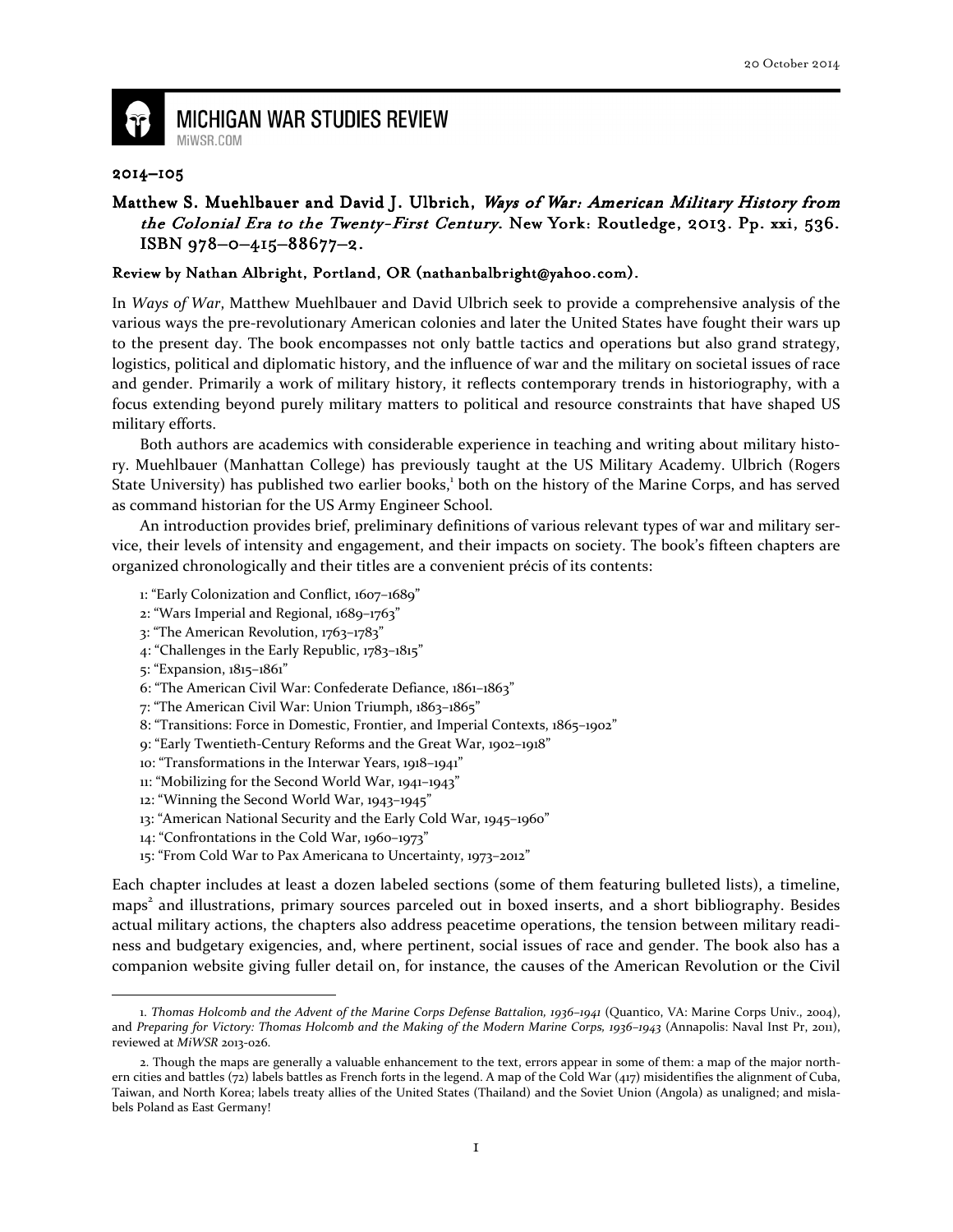War, which would have made a long book longer. The reader gets a strong sense of a skilled classroom lecturer "giving good notes," as in the following sample.

Due to space constraints, this chapter will focus on the War of the American Revolution from 1775 to 1783. Students wishing to review the events that preceded it can visit the companion web site to this book at www.routledge.com/cw/muehlbauer, though two points are noteworthy here. One is that over the course of the imperial crisis from 1763 to 1774, American Patriots became well organized. Groups such as the Sons of Liberty and the committees of correspondence created a foundation that allowed rebels to exert political control in many areas and strengthen colonial militia establishments. The other is that given the prominent role of New England's colonists in confronting British authority, royal officials viewed their task as suppressing revolt in that region when the war began. (70)

The authors provide a wealth of detail about persons and events, mostly in conformity with the current scholarly consensus. But they also encourage readers to ponder the military's place and function within American society at large, as well as its influence on the integration of foreigners and the clash of ideas and ideals among citizens. The following selection shows, for example, the authors' concern to clarify the role of the militia or National Guard in the US military establishment:

Since its founding, the U.S. had relied upon a small regular army and militia system for its military needs. Maintained by the individual states, the latter was supposed to impart military skills to male citizens, who could then be mobilized in the case of a major war. The system raised hundreds of regiments to fight the Civil War, though mandatory peacetime militia training was essentially defunct by the mid-nineteenth century. Volunteer militia units, though, had remained active in some American cities. Interest in them plunged just after the Civil War, but revived in the 1870s. Volunteer militia units then began adopting the name "National Guard," the term by which they are now known. (271)

Muehlbauer and Ulbrich frankly stake their positions in several current historical debates. Most significantly, on the question whether there is actually a distinctive American "way of war," as Russell Weigley (to whose memory their book is dedicated) proposed some forty years ago,<sup>3</sup> they generally side with more recent historians like John Grenier,<sup>4</sup> who conclude that America's way of war has changed in response to many variables—the availability of resources, the nature of the enemy, and the political will (or lack thereof) of the people and their leaders, among others.

One identified consistent strategy of the United States in prolonged conflicts has been to seek to limit its enemy's resources, whether by destroying crops and Indian villages in the colonial era and early Republic; devastating the Confederacy's agriculture and ability to protect its population, as during the campaigns of William T. Sherman and Philip Sheridan; strategic bombing in the Second World War; or "pacifying" insurgents (sometimes through atrocities) in the Philippines, Vietnam, Afghanistan, and Iraq. The American military's enormous logistical advantages during and since World War II have enabled it to outlast opponents and deprive them of essential resources. This is not to say that the military establishment has had its way in all things: the Pentagon must deal with frustrating budget cutbacks during peacetime, with the result that the United States has often begun wars with less than optimal preparation.

One notable metric of successful change in the American military has been its increasing reliance on the service of women (or their work on the home front, à la "Rosie the riveter"). And, too, military service has opened a path toward integration into American society for immigrants and, more recently, gays and lesbians. But the authors also note the disproportionate impact in the past of the draft on poorer and minority populations. In the realm of organizational experiments, attempts to reinvent divisions have shown that the traditional three-brigade design is superior to four- and five-brigade models and hard to manage "grand divisions."

The authors occasionally make pointed criticisms of US political leadership. They maintain, for instance, that presidents of both political parties have been guilty of ill-advised restraint or unwise aggres-

 $\overline{\phantom{0}}$ 

<sup>3.</sup> The American Way of War: A History of United States Military Strategy and Policy (NY: Macmillan, 1973).

<sup>4.</sup> The First Way of War: American War Making on the Frontier, 1607–1814 (NY: Cambridge U Pr, 2005).